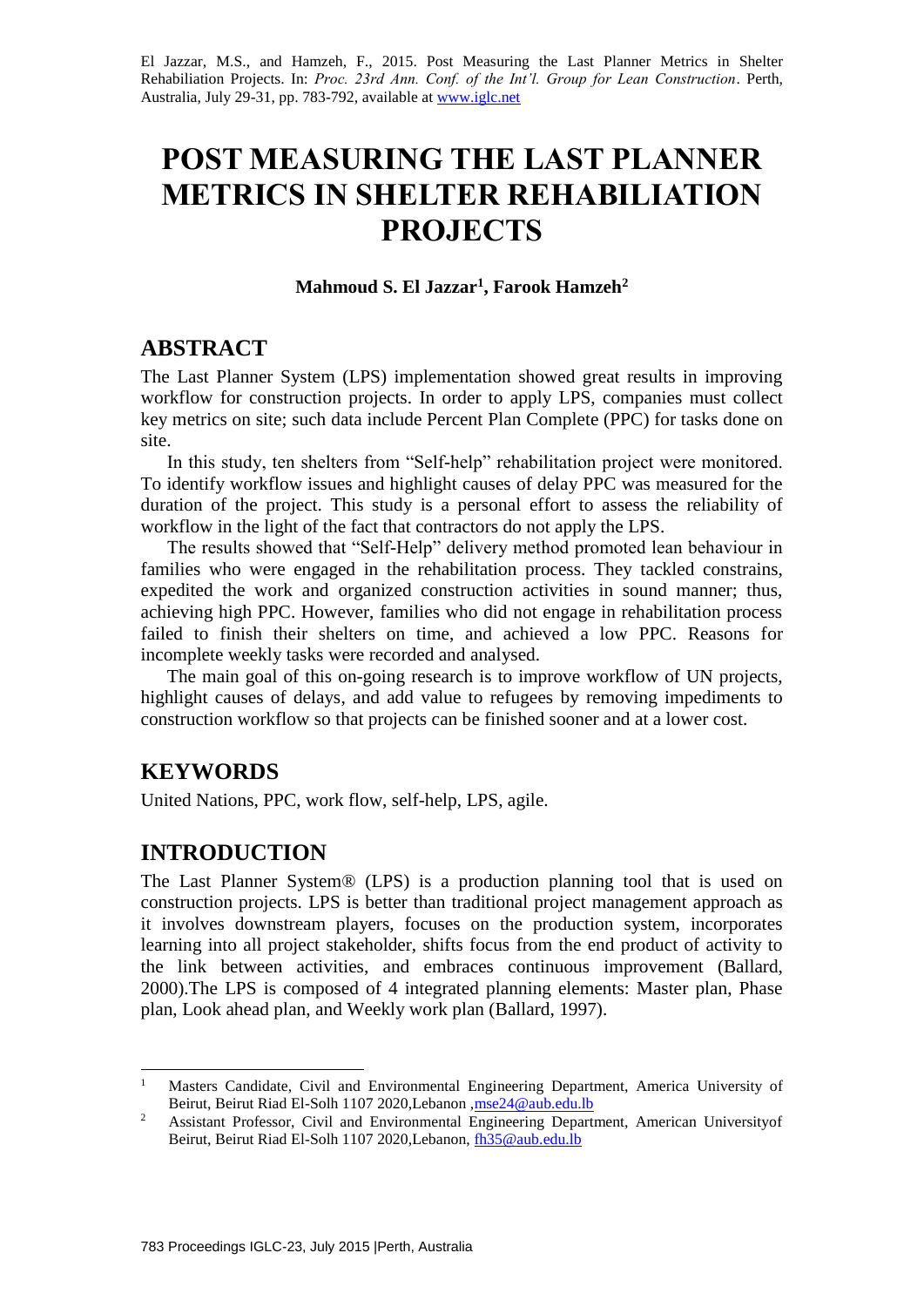The last planner improves productivity when properly implemented (Liu, Ballard and Ibbs, 2011). Its main goal is to reduce workflow variation and pave the way to optimization (Zimhna and Pasquire, 2012). LPS became equivalent to Lean, and it is considered the main tool which makes Lean applicable to construction (Green and May, 2005; Jorgensen and Emmitt, 2008; Rybkowski, 2010). In order to successfully apply LPS, the following actions must be performed: plan in more detail as you get closer to executing the task, create plans with those who will perform the work, eliminate constraints on planned tasks, make reliable promises, and learn from breakdowns (Ballard, Hammond and Nickerson, 2009). LPS primary role is to reduce variability in workflow, thus clearing the way for process optimization, and productivity improvement (Zimhna and Pasquire, 2012).

Figure 1 shows the reduction in project duration when implementing lean on construction projects in different countries.

| Country                                 | % $of$<br>improvement<br>(Duration<br><b>Reduction</b> ) | <b>Used Lean techniques</b>                                                                                                                                                                  |  |
|-----------------------------------------|----------------------------------------------------------|----------------------------------------------------------------------------------------------------------------------------------------------------------------------------------------------|--|
| United<br><b>States</b><br>(US)         | 16%                                                      | Last Planner System, Visualization<br>management & First run studies, 5S,<br>and fail safe for quality & safety                                                                              |  |
| <b>Brazil</b>                           | 25%                                                      | Last Planner System                                                                                                                                                                          |  |
| <b>Nigeria</b>                          | 31%                                                      | Last Planner System, Visualization<br>management & Huddle meetings                                                                                                                           |  |
| <b>United</b><br><b>Kingdom</b><br>(UK) | 37%                                                      | Just-in-time, collaborative planning,<br>visual management, prefabricated<br>material, Waste elimination, 5S,<br>theory of constraints.                                                      |  |
| Sweden                                  | 79%                                                      | Last Planner System, continuous<br>Value<br>improvement,<br><b>Stream</b><br>Mapping, Pull approach, reduce<br>batch size.<br>Just-in-time.<br>collaboration, and prefabricated<br>material. |  |

*Figure 1 - Effect of implementing lean approach and realized benefits in different countries (Swefie, 2013)*

A cornerstone for improving project planning is measuring PPC, identifying reasons of incomplete activities, and finding the root causes (Ballard and Howell, 1994). Measuring PPC allows differentiating between failures to complete plans and failures in plan quality (Ballard and Howell, 1994). According to a survey conducted by lean construction institute for local and international companies, 79% considered PPC as an important indicator of project progress (Hamzeh, 2009). However, focusing on PPC alone can be misleading because projects might have high PPC but are late, it occurs when the activities that were performed are not critical or out of sequence (Hamzeh, 2009). Thus, definition, soundness, and sequence of weekly activities must be considered in the course of evaluating project PPC.

Although there are many reports written about UN funded projects, yet there are no case studies related to project performance or LPS implementation. United Nations funded construction projects are considered one of the hardest projects for implementing LPS. This is due to the fact that the UN system follows very systematic rigid policies that rarely seek change. Typically, the UN performs project evaluation through temporary consultants, but none of their work is published. Unfortunately,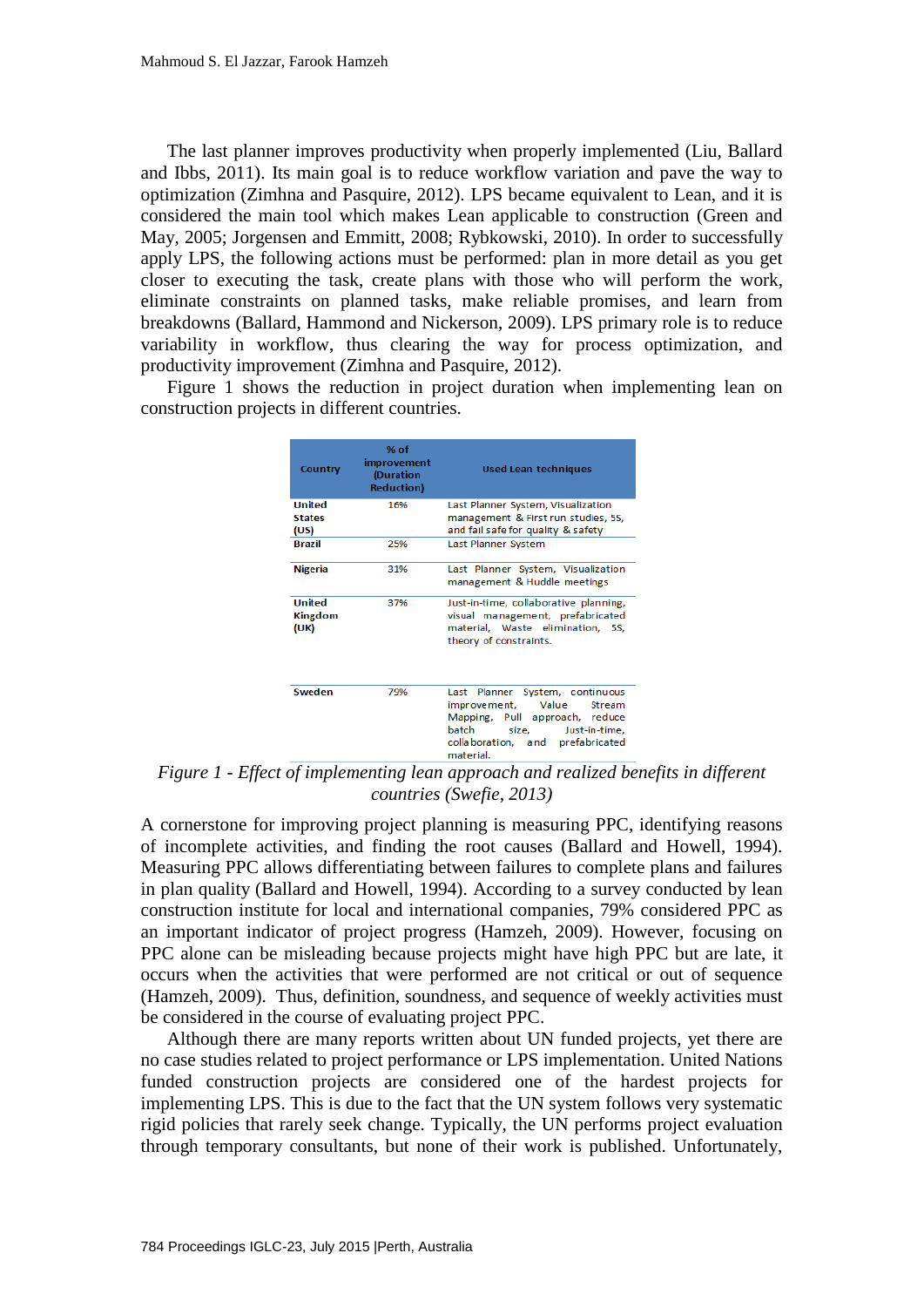these evaluation reports are archived and not shared with other organizations. Therefore, making any possible improvement to the project becomes a difficult task. This is the case with UN funded shelter rehabilitation project in Lebanon.

#### **SHELTER REHABILITATION PROJECT**

According to the latest field survey by United Nations Relief Works Agency (UNRWA) in Lebanon there are 4,127 shelters inside Palestinian refugee camps that require rehabilitation (UNRWA, 2011). These camps as shown in figure 2 are known for their tight alleyways, unorganized urban planning, and lack of proper infrastructure.



*Figure 2 - Camp infrastructure, tight alleyways*

Rehabilitation projects inside the camps are one of the biggest challenges facing UNRWA. In a traditional contractual approach, shelter unit cost is high due to refugee camps harsh conditions.

Upon the request of some families to perform the construction work themselves, a new approach was implemented called Self-Help. In Self-Help, the families act as owners and contractors during rehabilitation. Self-help methodology proved to be a better and cheaper alternative to the old contractual approach saving approximately 50% in cost (SDC, 2010; Eljazzar, Beydoun and Hamzeh, 2013). This approach was implemented previously by Norwegian Refugee Council NRC in Balkans, and western Georgia. The cost savings ranged from 20% to 40 % (NRC, 2010).This approach encourages families to take responsibility, learn new trades, and manage the development of their own shelter (SDC, 2010).

In order to standardize the rehabilitation project, UNRWA created a set of guidelines that dictate the level of intervention, number of rooms, cost, and duration of work for each shelter. For example, a family composed of three to four members will be entitled to rehabilitation of two rooms in addition to the kitchen and the toilet. Therefore, the number of rooms included in rehabilitation is a function of family members. Moreover, the cost for each shelter is divided into instalments; each instalment will be paid upon fulfilling a set of activities. Payment order will be sent upon the approval of UNRWA's site engineers supervising the shelter. This allows the family to collect the payment after six to twelve working days. UNRWA rehabilitation works can be divided as follows:

 **Minor repair**: includes minor repair works, such as paint, minor electrical and plumbing works.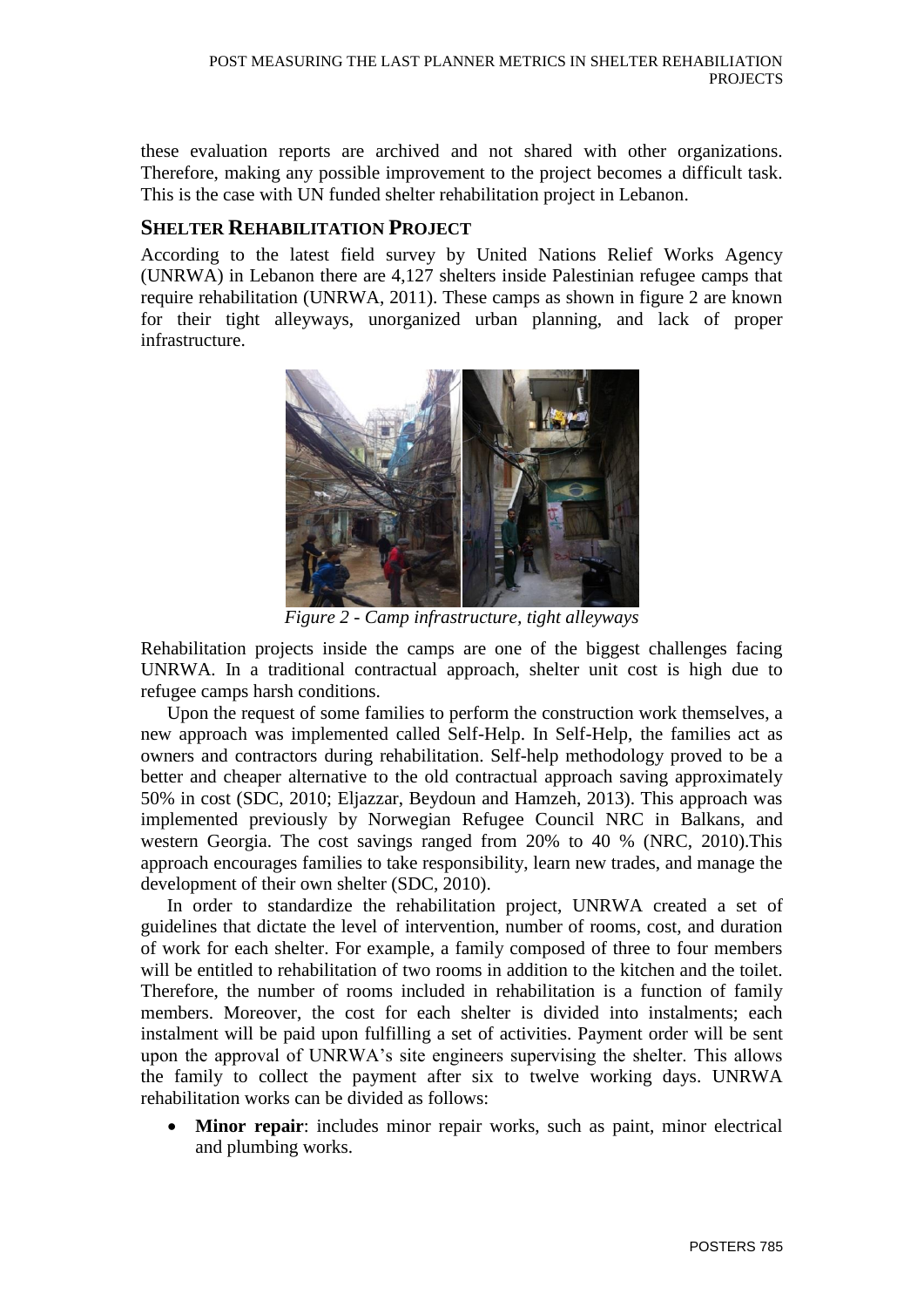- **Major repair**: includes block work, plaster, paint, Tiling, major plumbing and electrical works.
- **Partial reconstruction**: includes concrete works , in addition to block work ,plaster, paint ,Tiling, plumbing , major plumbing and electrical works
- **Reconstruction**: rebuilding the whole shelter completely.

To assess the shelter rehabilitation project a sample of ten houses will be monitored, PPC will be measured, and the causes of delay will be recorded. The on-going research aims to pave the way for implementing LPS in UN environment.

# **METHODOLOGY**

This study analyses data collected from a sample of ten shelters undergoing rehabilitation over a period of four weeks. Two weekly visits were conducted for each shelter: one at the beginning of the week to record the planned tasks, and one at the end of the week to record the delivered tasks along with causes of delay. In this project Percent Plan Complete (PPC) wasn't used by UNRWA or families it was running in the background. After looking at the project and visiting the sites, PPC was the only metric to measure the weekly performance of the projects. To ensure that PPC reflected the facts on the ground, activity overloading and under-loading was monitored, as well as the sequence of activities. In this sample, such incidents did not occur.

The shelters under study were chosen from two different refugee camps located in Beirut. In order to establish a comparison benchmark, the houses were chosen based on rehabilitation type while taking into consideration the number of rooms and the total area. Three factors were considered in the study, the width of the paths connecting the shelter with main access roads, the location of nearby construction sites, and continuous supervision by family members. Finally, some interviews with field engineers were performed in order to check the soundness and the sequence of performed tasks.

# **SHELTER DESCRIPTION**

In order to establish a comparison criterion, the characteristics of several shelters were recorded. These characteristics are presented in Table 1. Shelters (SHs) entitled for major repair were chosen to be composed of two rooms, a kitchen, and a bathroom. The SHs areas range from 43m2 to 58 m2.In SH 1 and 10 the families hired a contractor to carry out rehabilitation works, while others hired different tradesmen. In SH 1, 9, and 10 the families did not participate nor supervise the rehabilitation works while the rest did. Only in SH 4 the family supervised but didn't participate in the rehabilitation works. SH 1 and 3 suffered from difficulty in entering material due to congestion from nearby construction sites; while SH 4, 6and 7 suffered from tight alleyways that connect them to main access roads.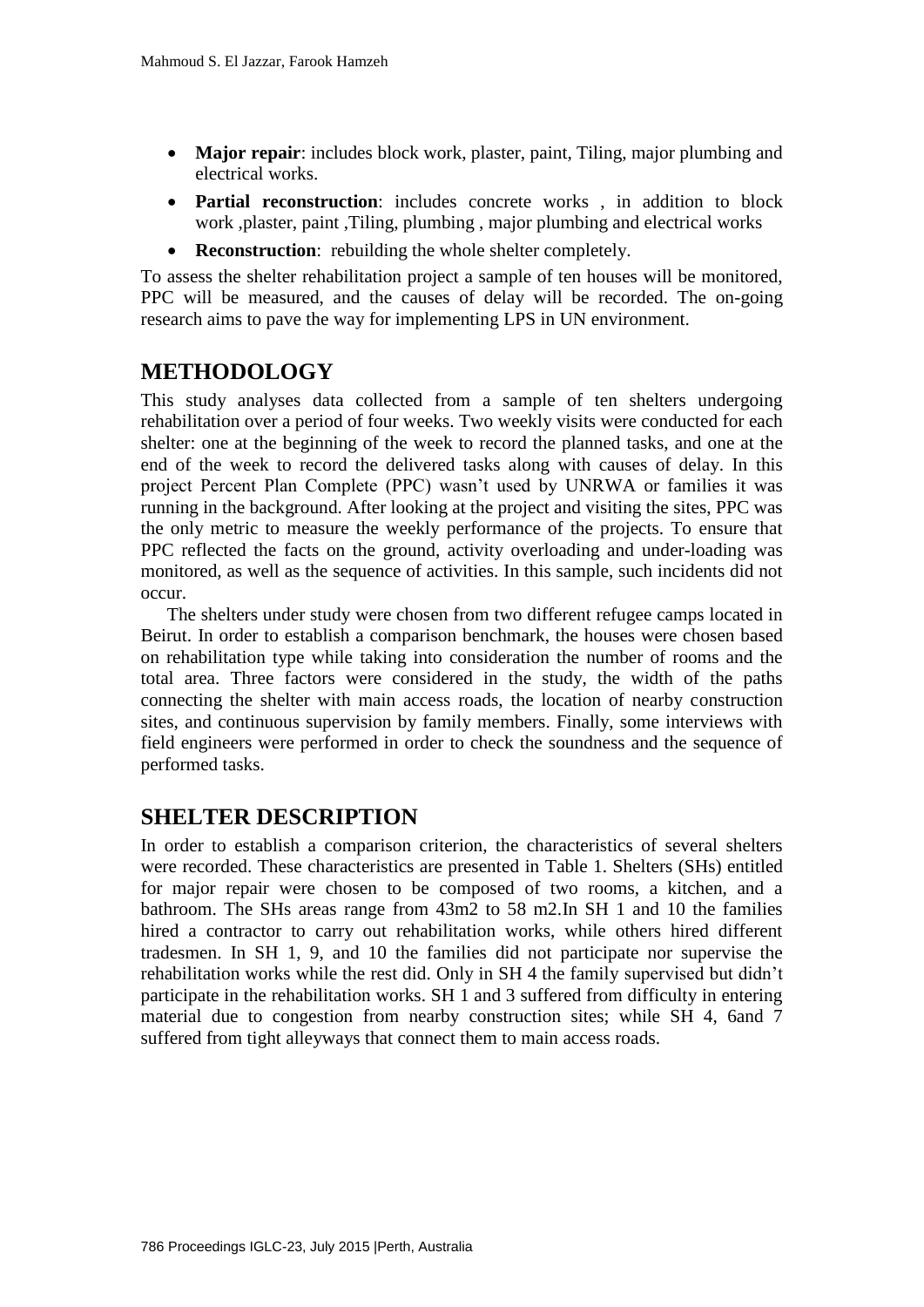| <b>Shelter</b>  | Area(m2) | Paths to<br>main<br>road tight | <b>Nearby</b><br>construct<br>ion sites | <b>Rehabilitation</b><br>approach | Regular<br>supervision | <b>Participation</b><br>in Rehab.<br>works |
|-----------------|----------|--------------------------------|-----------------------------------------|-----------------------------------|------------------------|--------------------------------------------|
| SH <sub>1</sub> | 43       | $\boldsymbol{\mathsf{x}}$      |                                         | Contractor                        | <b>No</b>              | No                                         |
| SH <sub>2</sub> | 44.5     |                                |                                         | Diff. tradesmen                   | Yes                    | Yes                                        |
| SH <sub>3</sub> | 48.3     | $\boldsymbol{\mathsf{x}}$      |                                         | Diff. tradesmen                   | Yes                    | <b>Yes</b>                                 |
| SH <sub>4</sub> | 55.5     |                                | $\boldsymbol{\mathsf{x}}$               | Diff. tradesmen                   | Yes                    | No.                                        |
| SH <sub>5</sub> | 48.7     |                                |                                         | Diff. tradesmen                   | Yes                    | Yes                                        |
| SH 6            | 52       |                                | $\boldsymbol{\mathsf{x}}$               | Diff. tradesmen                   | Yes                    | Yes                                        |
| SH <sub>7</sub> | 58       |                                | $\boldsymbol{\mathsf{x}}$               | Diff. tradesmen                   | Yes                    | <b>Yes</b>                                 |
| SH <sub>8</sub> | 51       |                                |                                         | Diff. tradesmen                   | Yes                    | Yes                                        |
| SH <sub>9</sub> | 45.8     |                                |                                         | Diff tradesmen                    | No.                    | No.                                        |
| <b>SH 10</b>    | 53.8     |                                |                                         | Contractor                        | No.                    | No.                                        |

#### *Table 1 - Shelter Detailed Information*

# **RESULTS**

During the project duration, several parameters were recorded; the average PPC, the status of work, and the reasons for any incomplete activities. Table 2 below shows the average PPC, and the status of each shelter at the end of the project duration. SH 1, 9, and 10 had an average PPC between 42% and 50%, and they were delayed. SH 2, 3, 4, 5, 6, 7, and 8 had an average PPC between 80% and 86%; and they were completed.

| <b>Shelter</b>  | Avg.PPC | <b>Status</b>  |  |
|-----------------|---------|----------------|--|
| SH <sub>1</sub> | 42      | <b>Delayed</b> |  |
| SH <sub>2</sub> | 80      | Completed      |  |
| SH 3            | 83      | Completed      |  |
| SH 4            | 80      | Completed      |  |
| SH <sub>5</sub> | 84      | Completed      |  |
| SH 6            | 83      | Completed      |  |
| SH 7            | 82      | Completed      |  |
| SH <sub>8</sub> | 86      | Completed      |  |
| SH <sub>9</sub> | 42      | <b>Delayed</b> |  |
| SH 10           | 50      | Delayed        |  |

*Table 2- Shelter average PPC and status*

The reasons for incomplete weekly activities within these projects can be divided into two categories; reasons that are within family/contractor control and those that are not within their control. Reasons such as manpower, rework, inaccurate duration estimate, prerequisite work not ready, litigation and lack of know how are within family/contractor control. Others reasons such as funds and unexpected site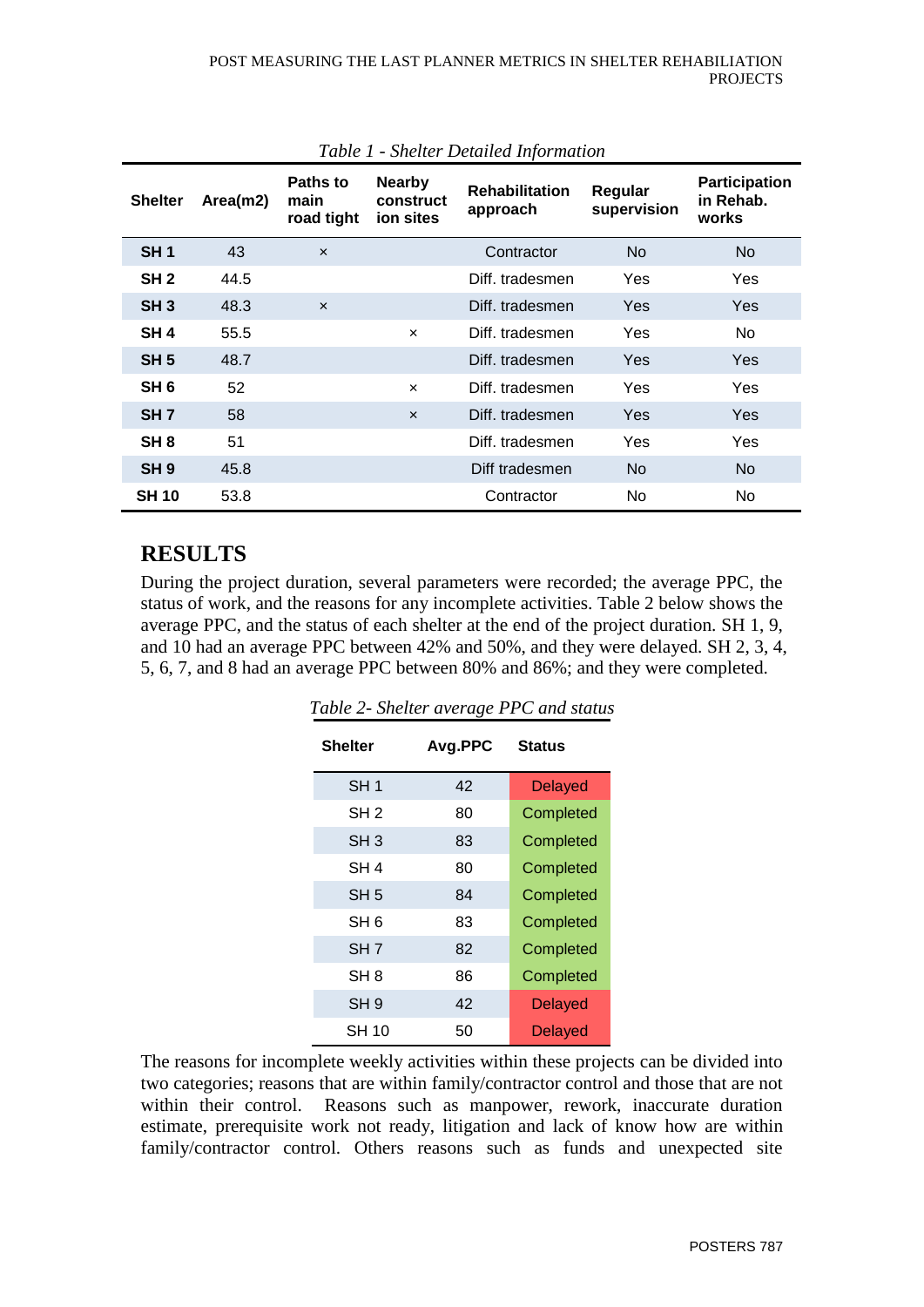conditions are not under family/contractor control. Figure 3 shows that the major contributors for incomplete weekly task are funds (delay in payments), unexpected site conditions, manpower, and rework with percentages varying from 26%, 16%, 15%, and 15% respectively.



*Figure 3: Reasons for Incomplete weekly* 

# **DISCUSSION**

Figure 4 shows PPC curves for all the shelters during project duration along with the average PPC . It can be clearly seen that SH 2, 3, 4, 5, 6, 7, and 8 that finished on time are above the avergae PPC curve, whereas SH 1, 9, and 10 that were delayed are below the trendline.



*Figure 4: %PPC variation for all shelters*

In delayed shelter, the workflow was slow and unorganized. The families in SH 1, 9, and 10 didn't supervise nor participate in activities; this resulted in poor execution of the tasks. In SH 1, and 9 the head of the family is very old; thus the younger members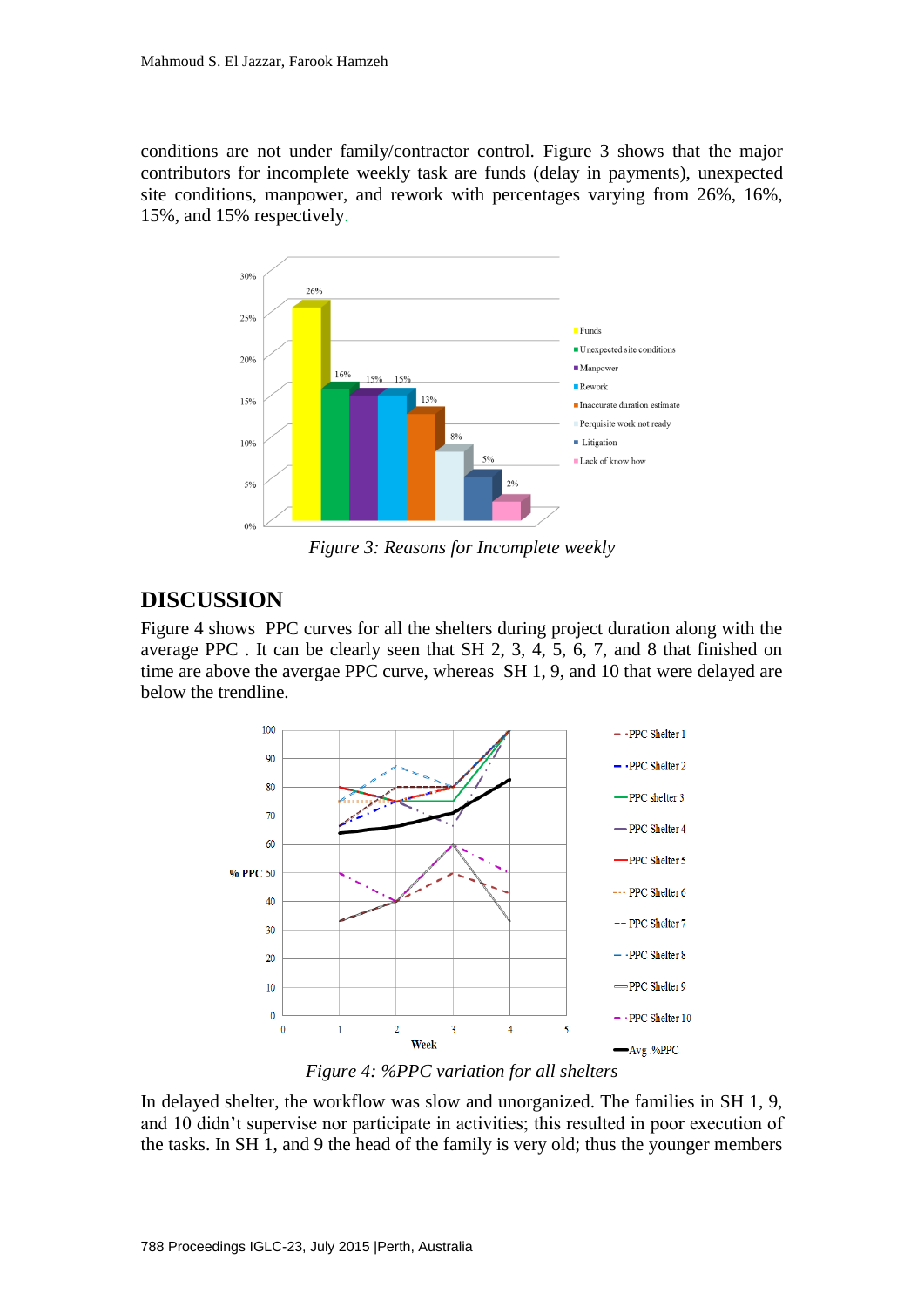supervised the work in non-regular manner. Therefore, no one was taking an effective role on organizing work on site. Moreover, the hired contractor tried to keep the number of workers to a minimum to ensure maximum profit. Rework, lack of manpower, inaccurate duration estimates were common reasons for delay in these shelters. In SH 10 the contractor was a relative to the family, they trusted him to perform the tasks; unfortunately, due to lack of follow up the quality of work was poor. The field engineer supervising the shelters refused the performed tasks multiple times, and forced them to redo the work. In summary, the families failed to actively engage and supervise the works.

In completed shelters, the workflow was fast and organized compared to delayed shelters. Some families hired tradesmen, others hired contractors; however , family members performed some rehabilitation activities, such as demolishing, plastering, painting, and transporting construction materials to site. The families managed the site and supervised the works in an agile manner. For example, SH 4, 6, and 7 had difficulty in transporting and handling material due congestion caused by neighbouring construction sites; to overcome this they transported the material at night time. Furthermore, the families continuously improved the activities. For example in SH 6 and 7 the families forced the workers to redo some of the tasks when they noticed poor implementation. In addition, in SH 8, the family noticed that internal plastering team productivity was low; as a result, they changed the team, and they hired another one for external plastering thus ensuring a parallel work flow for external and internal work activities. Moreover, in SH 3, workers had to use staircase to deliver backfill material from main access road to the shelter. After the material was dumped on the side of the main access road, it was filled in small bags that were then transported by workers back and forth on a long staircase. The family noticed that the old delivery method was time consuming, and it caused fatigue among the workers. To deal with the material delivery issue, 12 inch PVC pipe was used. The pipe was placed in a slopped manner spanning from main access road to the shelter as shown in Figure 5.Thus, ensuring a fast delivery method for backfill material.



*Figure 5: Backfill material delivery*

Finally, in SH 4, 5, and 6 the families prepared the site before the notice to proceed from UNRWA. They cleared the furniture from the house. They evacuated the house and started demolishing works for walls mentioned in contract. Hence, they gained an additional week. In summary, the families showed a great deal of collaboration. They expedited the flow of work through consistent supervision, and continuous improvement. The families showed lean behaviour during work; they tested different scenarios, removed constraints, took the initiative, and implemented the work safely.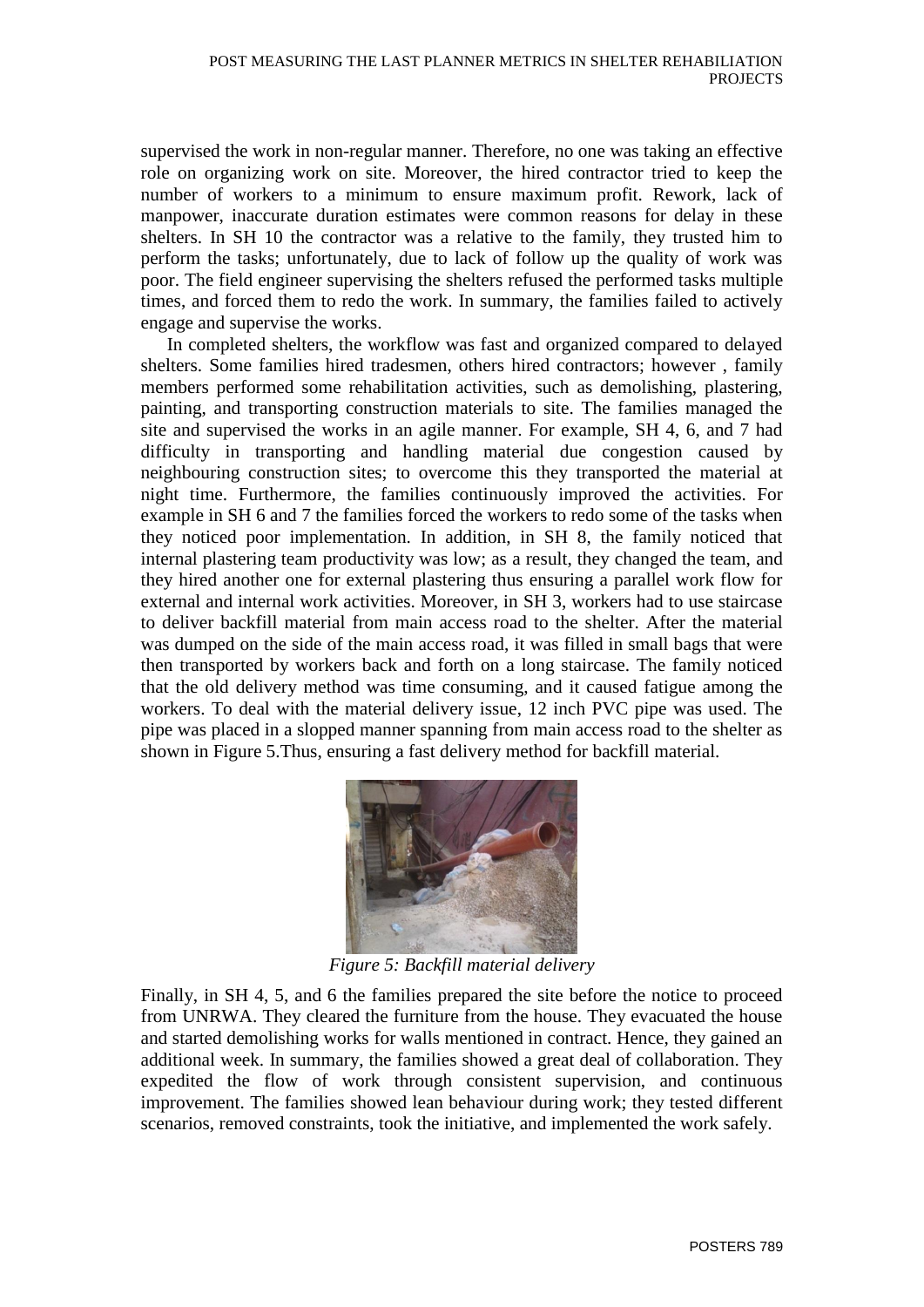One of the major contributors for incomplete weekly tasks was the delay in receiving funds which caused major disruption for work flow.

Each family in this project was given a scope of work schedule, including the activities that must be completed in weeks and the payments that will be received upon satisfactory completion. Failing to achieve the progress required in the scope of work - can be seen by low PPC scores - resulted in delayed payments request which add up to payments processing duration which ranges from six to twelve weeks. For shelters with high PPC, families were working ahead of schedule achieving more tasks faster. Thus, payment processing duration should be faster to accommodate for both delayed and fast shelters.

Refugee camps are dynamic environments and conditions vary every hour. Unexpected site conditions cannot be handled in planning. However, all families suffered equally from these conditions. Families that were present on site with contractors, managed to remove these conditions and solve them on site compared to other families that solely depended on foreign contractors who do not know the camp. Looking at Table-1, SH 9, and SH 10 didn't suffer from unexpected site conditions, however they were delayed. SH 3 to SH 8 managed to fix these conditions and achieve a higher PPC. In camps electrical and water lines are running together externally in a web form directly on top of the streets as shown in figure 2. During rehabilitation, some alleyways couldn't be accessed due to leakage in water pipes which resulted in electric hazards. According to UNRWA's field engineers and families, many refugees have lost their lives due to lack of proper infrastructure.

In the self-help approach regular supervision is a must. Even though UNRWA's field engineers visit every shelter on daily basis, some families worked at night time when engineers weren't on site. The role of the families is to fill the supervision gap and organize the flow of work in order to help achieving the rehabilitation process. Failing to supervise the works, will result in poor implementation of tasks as seen in SH 1, 9, and 10.

## **CONCLUSIONS AND FURTHER STUDIES**

This study monitored ten shelters in a UN funded rehabilitation project in Palestinian refugee camps applying the self-help approach. PPC and causes for incomplete tasks were measured and analyzed for the projects' duration of 4 weeks. In order to establish a comparison, the houses having similar characteristics such as area, type of repair, and access to main road were chosen. PPC wasn't used by families or UNRWA to do weekly plans; instead it was running in the background.

The results showed that SH 1, 9, and 10 were delayed with average PPC between 42% and 50%. The poor performance was due to lack of regular supervision during project. On the other hand, SH 2, 3, 4,5,6,7, and 8 were completed with average PPC between 80% and 86%. The families took advantage of the rehabilitation process. They were Lean in managing the site, followed up all aspects of work, continuously improved processes, and removed constraints (Hamzeh and El Jazzar, 2015). The main motivator was the fact many families lived in extremely poor conditions for a long time, thus living in a decent and safe shelter is a once in a lifetime opportunity for them. When they were given the chance to repair their shelters through self-help approach, they worked very hard to achieve the best results, hence projecting their attachment to their homes through extreme effort. Still delay in receiving funds, and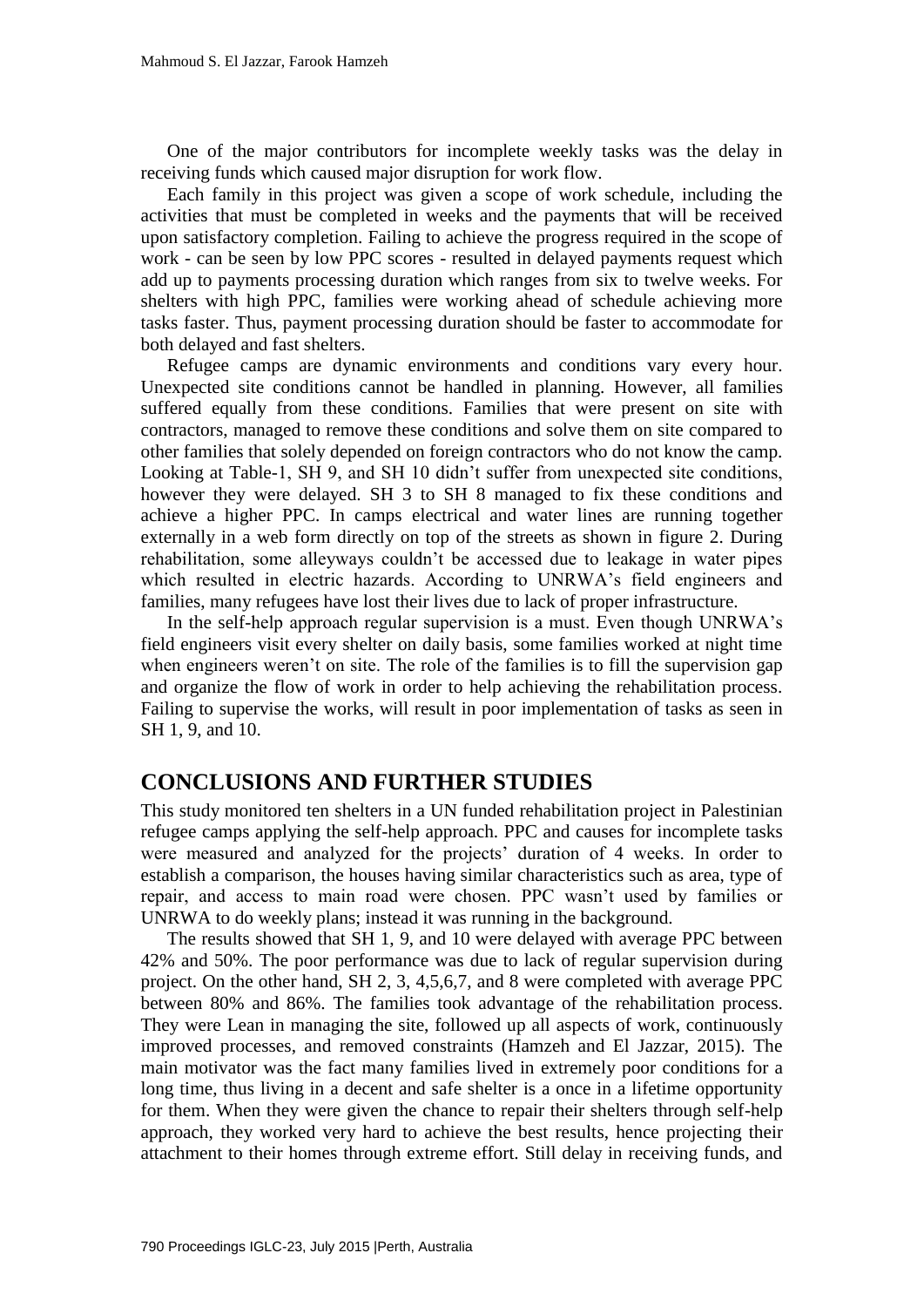unexpected site conditions were the major contributors for incomplete weekly tasks in all shelters with an occurrence rate of 26% and 16 % respectively. Delay in transferring funds is caused by the bank transfer process. Unexpected site conditions are caused by the camps unorganized infrastructure.

This study shows the benefits of Self-Help approach and how it affects families' lives. This process promotes lean behaviour as it engages people in the repair process, driving them to take initiative, and achieve their dreams. Even though this method wasn't designed to be lean, yet for this specific project there was a high correlation between both (Hamzeh and El Jazzar, 2015).This study measures LPS metric, and causes of delay which is the first time in a UN funded project. Project evaluations that was previously done, didn't measure field data such as PPC. The aim is to promote further research in order to implement LPS in UN projects as these projects affect people life's directly. Future research should focus on improving the fund transfer process, and studying more complex interventions such as reconstruction since these interventions hold more challenges along the way. In addition, Self-Help method in the scope of this particular project promoted lean behaviour (Hamzeh and El Jazzar, 2015). However, applying self-help on other types of projects requires further research.

## **REFERENCES**

- Ballard, G., 1997. Lookahead Planning: The Missing Link in Production Control. In: *Proc*. *5 th Ann. Conf. of the Int'l. Group for Lean Construction*. Gold Coast, Australia, Jul.16-17.
- Ballard, G., Hammond, J. and Nickerson, R., 2009. Production control principles. In: *Proc*. *5 th Ann. Conf. of the Int'l. Group for Lean Construction*. Taipei, Taiwan, Jul. 15-17.
- Ballard, G., and Howell, G., 1994*. Implementing lean construction: stabilizing work flow*.[online]LCI.Availableat[:http://www.leanconstruction.dk/media/18181/Imple](http://www.leanconstruction.dk/media/18181/Impleme%20nting_Lean_Construction__Stabilizing_Work_Flow_.pdf) me nting\_Lean\_Construction\_Stabilizing\_Work\_Flow\_.pdf [Accessed 12 March] 2015].
- Ballard, G., 2000. *The Last Planner™ System of Production Control.* PhD. University of Birmingham.
- Eljazzar, M., Beydoun, A. and Hamzeh, F. 2013. Optimizing Workflow for Shelter Rehabilitation Projects in Refugee Camps. In: *Proc*. *21st Ann. Conf. of the Int'l. Group for Lean Construction*. Fortaleza, Brazil, Aug 31-2.
- Green, S. D. and May, S., 2005. Lean construction: arenas of enactment, models of diffusion and the meaning of 'leanness'. *Building Research and Information*, 33(6), pp. 498-511.
- Hamzeh, F. R., 2009. *Improving Construction Workflow – The Role of Production Planning and Control*. PhD. University of California.
- Hamzeh, F. and El Jazzar M., 2015. Self-help as a lean approach to manage UN shelter rehabilitation projects: a story from the Shatila refugee camp. [Online] *Planet Lean.* Available at:<http://planet-lean.com/self-help-lean-in-refugeeprojects#>[accessed March 2015].
- Jorgensen, B. and Emmitt, S., 2008. Lost in transition: the transfer of lean manufacturing to construction. *Engineering, Construction and Architectural Management*, 15(4), pp. 383-398.